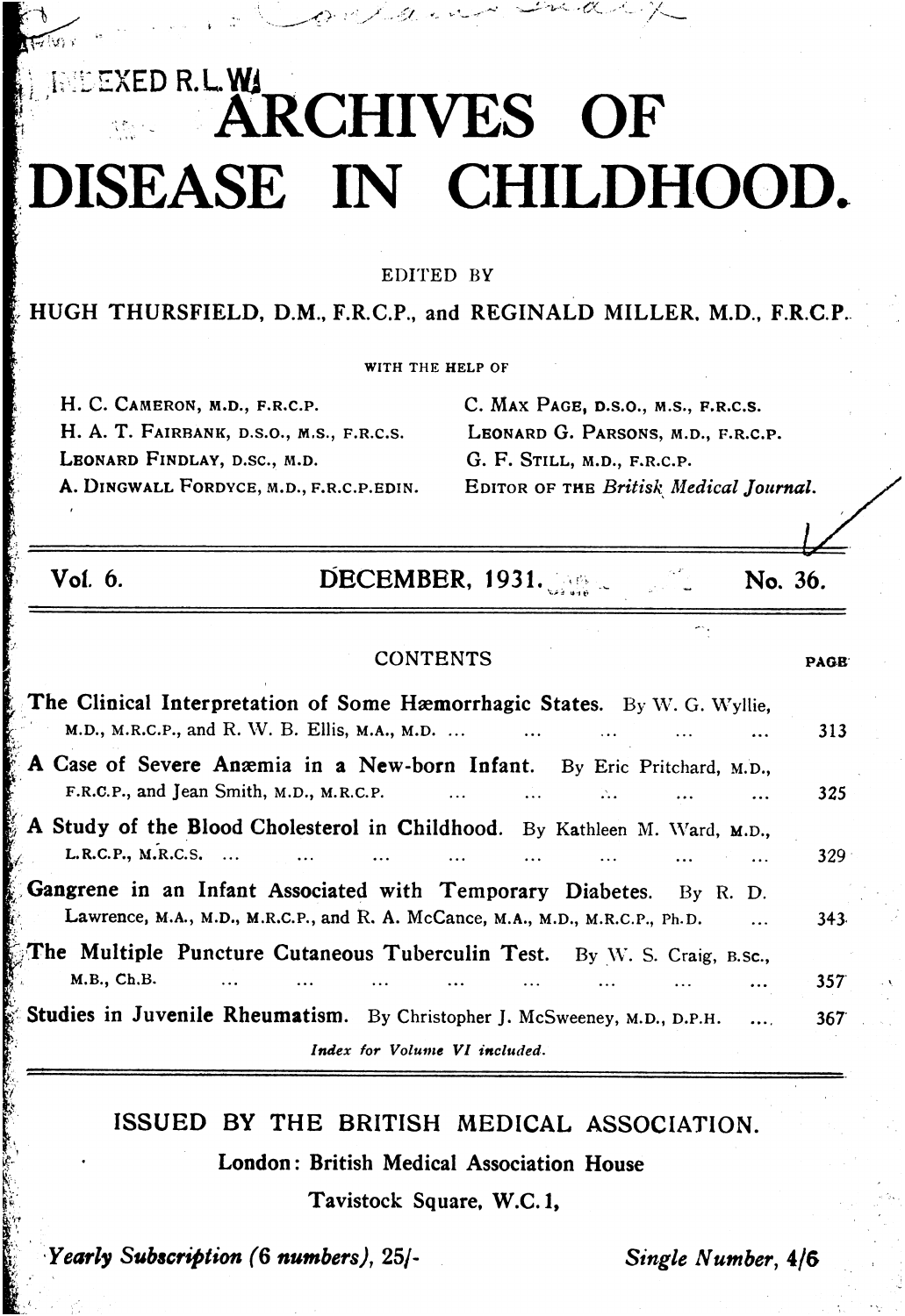#### -GENERAL ADVISORY BOARD.

H. T. ASHBY (Manchester). A. D. BLACKADER (Montreal). W. R. BRISTOW (London). ALAN BROWN (Toronto). E. CAUTLEY (London). **CAREY COOMES (Bristol).** GLEN DAVISON (Newcastle-on-Tyne). T. Y. FINLAY (Edinburgh). G. B. FLEMING (Glasgow). Prof. JOHN FRASER (Edinburgh). Prof. W. E. GALLIE (Toronto). Sir ABCHIBALD GARROD, K.C. I.G. (Oxford). J. F. GASKELL (Cambridge). G. R. GIRDLESTONE (Oxford). H. TYRRELL GRAY (London). ROBERT HUTCHISON (London). R. C. JEWESBURY (London). F. S. LANGMEAD (London).

C. P. LAPAGE (Manchester). W. L. MACCORMAC (Balham). HELEN MAYO (N. Adelaide). T. P. MCMURRAY (Liverpool). CHARLES MCNEIL (Edinburgh). A. E. NAISH (Sheffield). D. H. PATERSON (London). W. J. PEARSON (London). F. J. POTITON (London). T. G. PUGH (Carshalton). F. C. PYBUS (Newcastle-on-Tyne). Sir HUMPHRY ROLLESTON, Bt. (Cambridge). J. D. ROLLESTON (London). J. C. SPENCE (Newcastle-on-Tyne). E. H. M. STEPHENS (Sydney). G. BRUTON SWEET (Auckland, N.Z.). C. W. VINING (Leeds). E. H. WILLIAMS (Dunedin).

#### NOTICE TO SUBSCRIBERS.

Subscriptions are payable to the Financial Manager of the British Medical Association who has charge of all financial matters concerning the ARCHIVES OF DISEASE IN CHILDHOOD. Address: British Medical Association House, Tavisteck Square, London, W.C. 1.

#### NOTICE TO CONTRIBUTORS.

All papers submitted for publication should be sent to Dr. Reginald Miller, 110, Harley Street, W. I. All other editorial matters should be referred to Dr. Hugh Thursfield, 84, Wimpole Street, W. I.

Papers sent for publication should be typewritten. Illustrations will usually be inserted in the text itself, and care should be taken that the text is marked to show the desired position of each illustration.

Charts and curves accompanying papers should be carefully drawn, on tracing linen. Any lettering on these drawings should be lightly inserted in pencil.

Contributors will receive one proof in page, but it is assumed that all but verbal corrections have been made in the original manuscript; an allowance at the rate of ten shillings per sheet of sixteen pages is made for alterations in the proof (printer's errors excepted), and contributors will be responsible for any excess.

Contributors will be supplied with reprints of their articles at cost price if application is made when returning proofs. An estimate of costs will be given if desired on application to the Financial Manager of the British Medical Association.

Papers which have been published become the property of the ARCHIVES and permission to republish must be obtained from the Editors.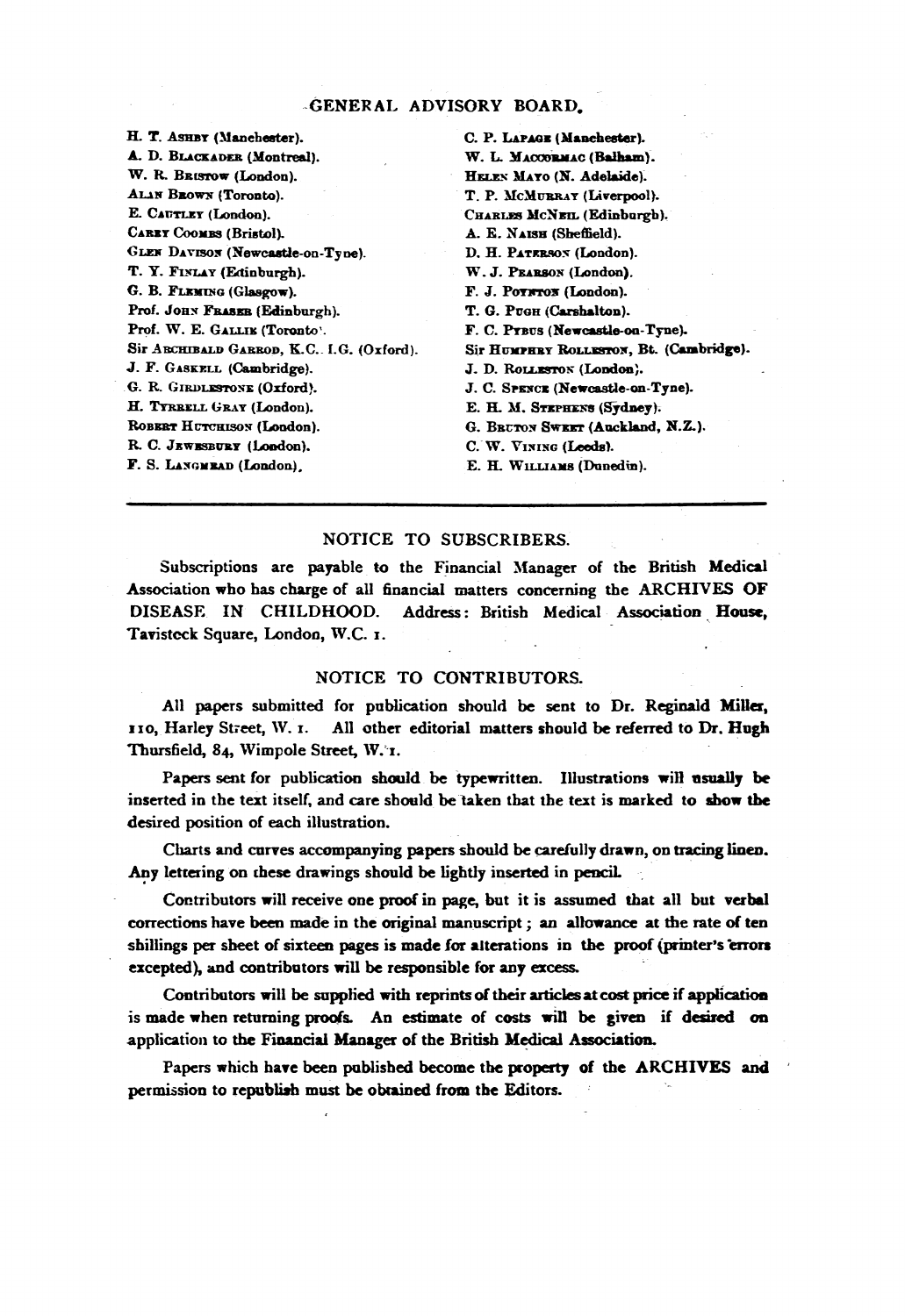# INDEX TO VOLUME VI.

Alkali in salicylate therapy, the value of (Noah Morris and Stanley Graham). 273.<br>Morris and Stanley Graham). 273.<br>Alkalosis in the vomiting of infancy (Montague Maizels). 293.<br>ALLEN, P. M. B. (and H. I. McClure): Study of

- 
- 

- Blindness, night, and nutritional xerophthalmia<br>
Blood cholesterol in childhood (Kathleen M. Ward), 329.<br>
Hood, phosphorus compounds and calcium in<br>
Ward), 329.<br>
Blood, phosphorus compounds and calcium in<br>
(Milan Sokolovit
- 
- 

- 257. 257.<br>British Pediatric Association, see Pediatric.<br>Bronchiectasis. prognosis in (Leonard Findlay and<br>Stanley Graham), 1.<br>BROWNE, DENIS: The surgical anatomy of<br>Rammstedt's operation, 129.
- 
- 
- 
- 
- 
- Calcium and the phosphorus compounds in the<br>blood of children, distribution of (Milan<br>Sckolovitch), 183.<br>Calcium and phosphorus metabolism in nephritis<br>Caroxy, Noravax : Cystic disease of bone in an<br>infant, 238.<br>Children
- 
- Convulsions in infants (D. W. Winnicott), 257.<br>Craste, Joux (and Alexander Mitchell) : Spinal<br>tumours in childhood, 11—Malignant hyper-<br>tension in childhood, 157, 256.<br>tension in childhood, 157, 256.<br>Craste disease of bon
- 
- 
- 
- 
- Death, sudden, in infancy and childhood (J. M. Smellie), 257. <br>DEEM, HELEN EASTERFIELD: The milk of New Zealand women, 53.<br>Distant mannels in the manner of the Diabetes, infantile, with gangrene (R. D. Lawrence and R. A. M
- 
- 

- 
- Ectopia cordis (K. D. Wilkinson), 257.<br>
Electrocardiogram of normal school children<br>
(C. Bruce Perry), 259.<br>
ELLIS, R. W. B.: Some effects of a ketogenic<br>
diet, 258, 285—(and W. G. Wyllie): The<br>
clinical interpretation of
- 
- Fever, undulant, in children (Parker Docley), 235.<br>Fryntary, LEONARD (and Stanley Graham):<br>Pregnosis in bronchiectasis, 1—The incidence<br>of the rheumatic infection, 256.<br>Fore, Fryntar J.: Calcium and phosphorus<br>metabolism i
- 
- GAISFORD, WILFRID: Case of congenital hyper-trophic pyloric stenosis. 111. Gangrene in an infant associated with temporary
- diabetes (R. D. Lawrence and R. A. McCance),<br>343.
- 
- 343.<br>
BB2. S. HARTLEY : The primary infection of<br>
tuberulosis, 253.<br>
GRBENS, 253.<br>
GRBENA, STANLEY (and Leonard Findlay):<br>
Prognosis in bronchiectasis, 1—(and Noah<br>
Morris): The choirde metabolism in congenital<br>
pyloric s
- 
- 
- 
- Hæmorhage, intraceranial, in the new-born<br>
mfant (F. M. B. Allen and H. I. McClure), 97.<br>
Hæmorrhagic states, clinical interpretations of<br>
HAMFSON, G. Wyllie and R. W. B. Ellis), 313.<br>
HAMFSON, A. C.: Tumours of the parath
- 
- 
- 
- 
- 
- 
- Hypertension, malignant, in childhood (John Craig), 157, 256.
- 
- Jaundice in infancy (R. C. Jewesbury), 256.<br>JEWESBURY, R. C.: Two cases of jaundice in<br>infancy, 256.

Ketogenic diet, see Diet.

- 
- 
- LANGMEAD, F.: Role of hemolytic streptococci<br>
In the causation of arthritic purpuras, 255.<br>
LAPAGE, C. P. (Annie E. Somerford and Panny<br>
Howe): Three cases of duodenal obstruction<br>
in the new-born, 307.<br>
LAWRENCE, R. D. (
- 
- 
- McCAN-CE, R. A. (and R. D. Lawrence): Gangrene<br>
in an infant associated with temporary diabetes,<br>
343.<br>
McCLURE, H. I. (and F. M. B. Allen): Study of<br>
intracranial hæmorrbage in the new-born
- infant, 97.